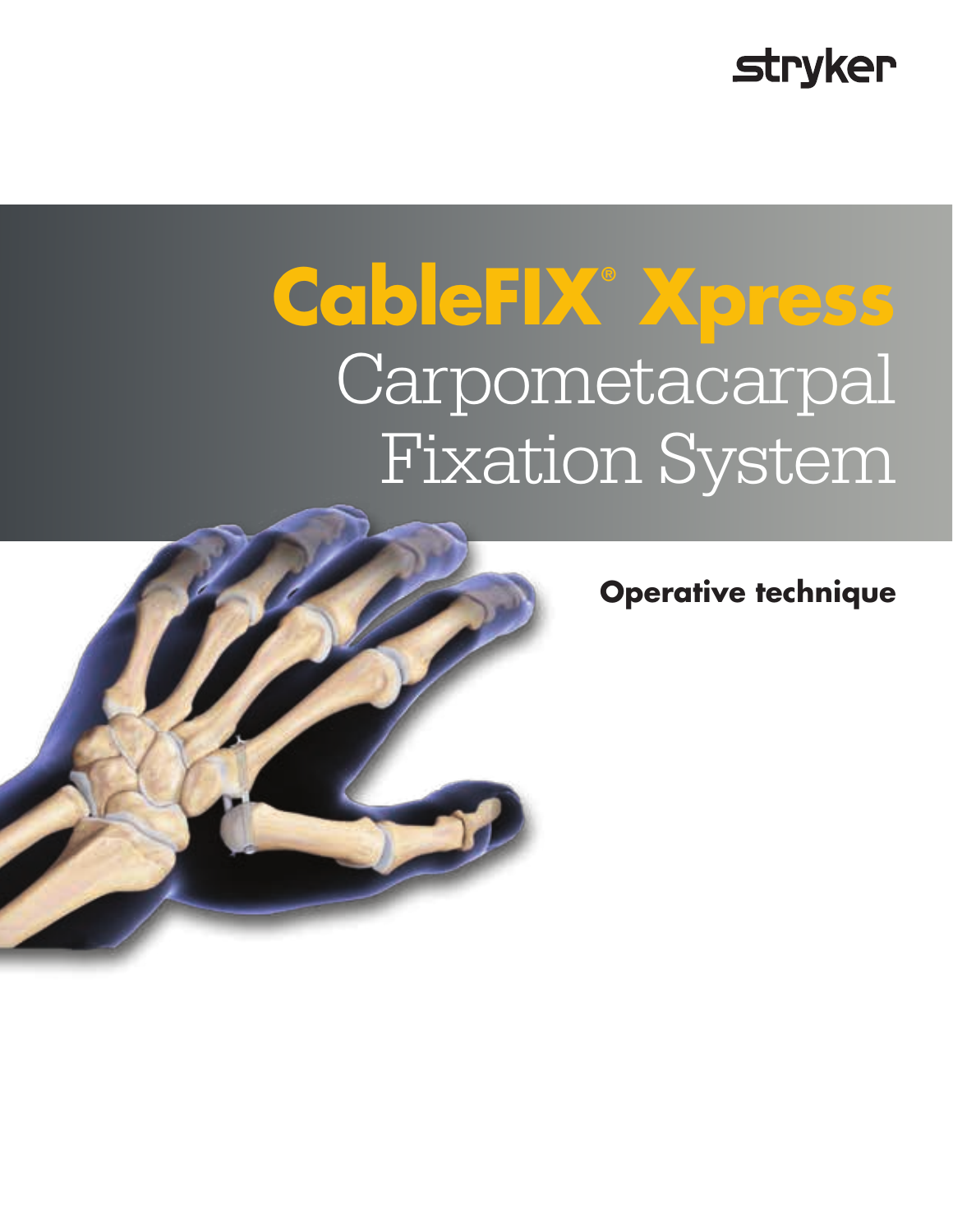## **CableFIX® Xpress** Carpometacarpal Fixation System

#### **Contents**

| 2. | Operative technique  4               |
|----|--------------------------------------|
|    |                                      |
|    |                                      |
|    | Post operative management (ulnar) 8  |
|    |                                      |
|    | Post operative technique (radial) 12 |

This publication sets forth detailed recommended procedures for using Stryker devices and instruments.

It offers guidance that you should heed, but, as with any such technical guide, each surgeon must consider the particular needs of each patient and make appropriate adjustments when and as required.

A workshop training is recommended prior to first surgery. All non-sterile devices must be cleaned and sterilized before use.

Please remember that the compatibility of different product systems have not been tested unless specified otherwise in the product labeling.

For additional information please refer to the instructions for use (IFU), Ref. V15215 delivered with each instrument. The surgeon must discuss all relevant risks, including the finite lifetime of the device, with the patient, when necessary.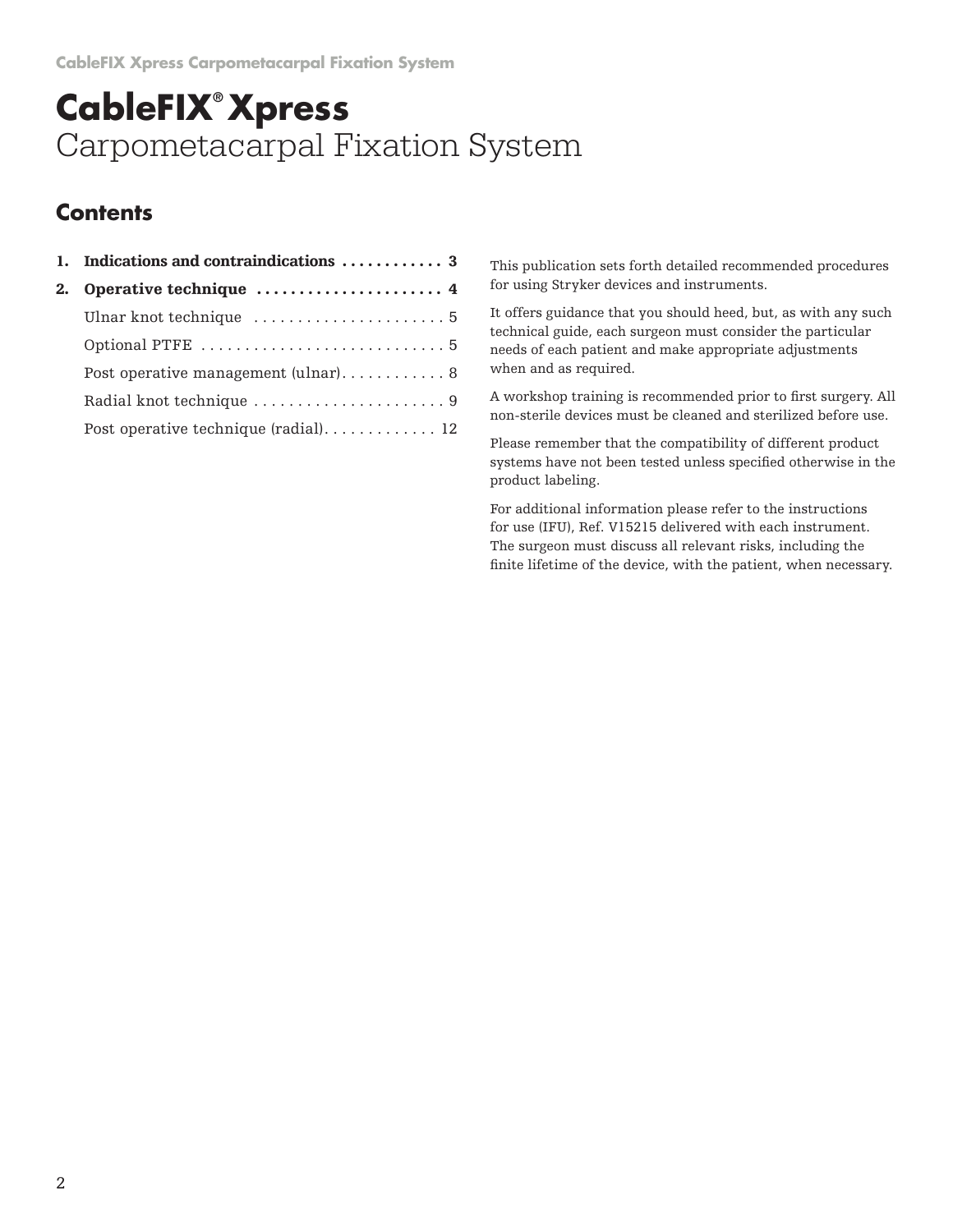## Indications and contraindications

#### **Indications**

CableFIX is a suture button implant designed to stabilize the thumb metacarpal following removal or partial resection of the trapezium. The Cable FIX is an adjunct in the healing process when used in conjunction with a biologic reconstruction of the ligament at the base of the thumb metacarpal for treatment of carpometacarpal (CMC) arthritis and instability.

#### **Contraindications**

- Active infection.
- Poor bone quality.
- Osteoporotic bone that is susceptible to fracture.
- Conditions that limit the patient's ability or willingness to follow postoperative instructions with the healing regimen.
- Foreign body sensitivity or hyper reactivity.
- Physical conditions that retard the healing process.
- Surgical procedures not indicated for the device.
- Skeletally immature bone/patients may not be suitable.

#### **Precautions**

Unless otherwise specified, the Stryker GmbH nonactive devices have not been evaluated for safety and compatibility in the MR environment. It has not been tested for heating, migration, or image artifact in the MR environment. The safety of the non-active implants in the MR environment is unknown. Scanning a patient who has this device may result in patient injury.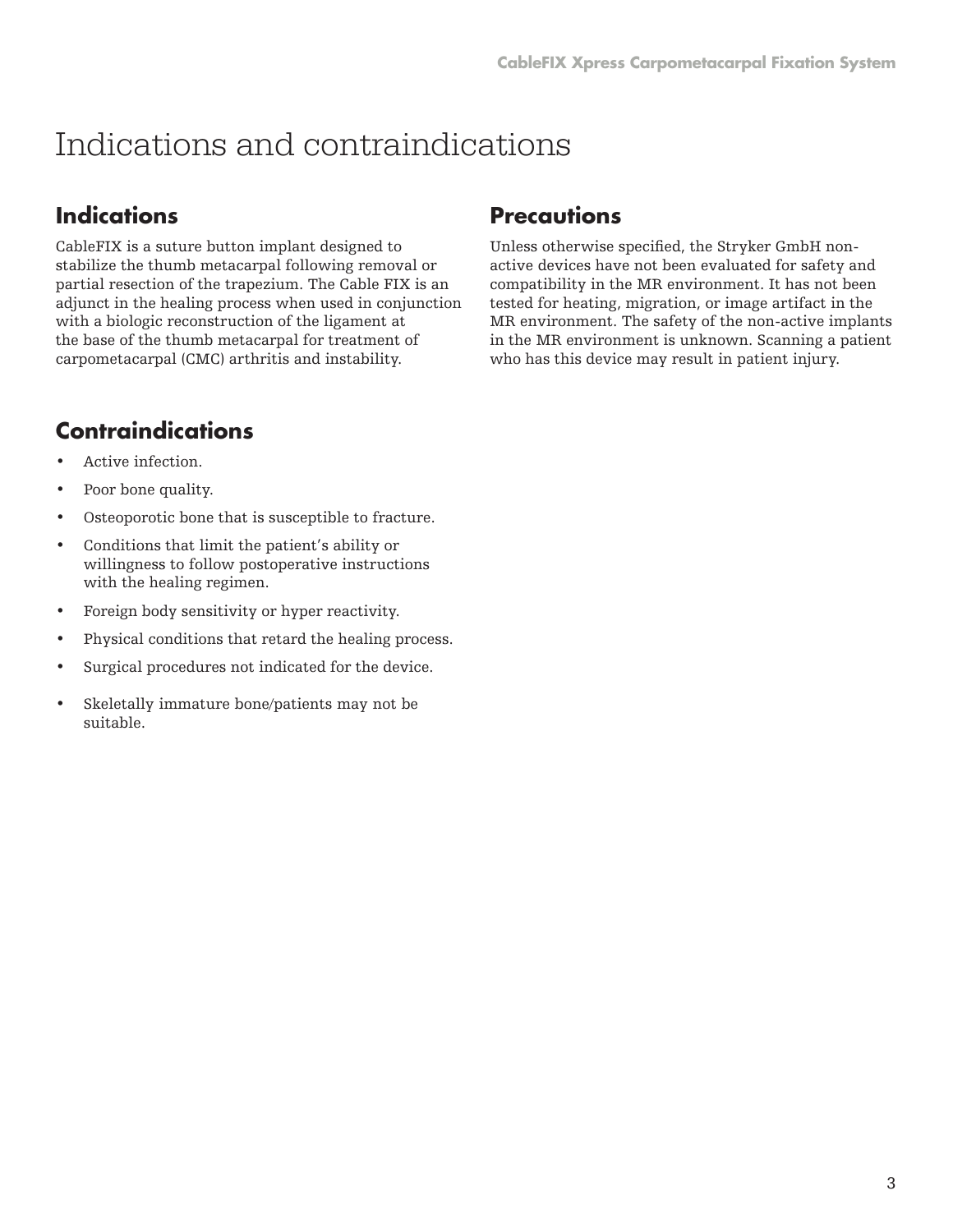**CableFIX Xpress Carpometacarpal Fixation System**

## **Operative**  technique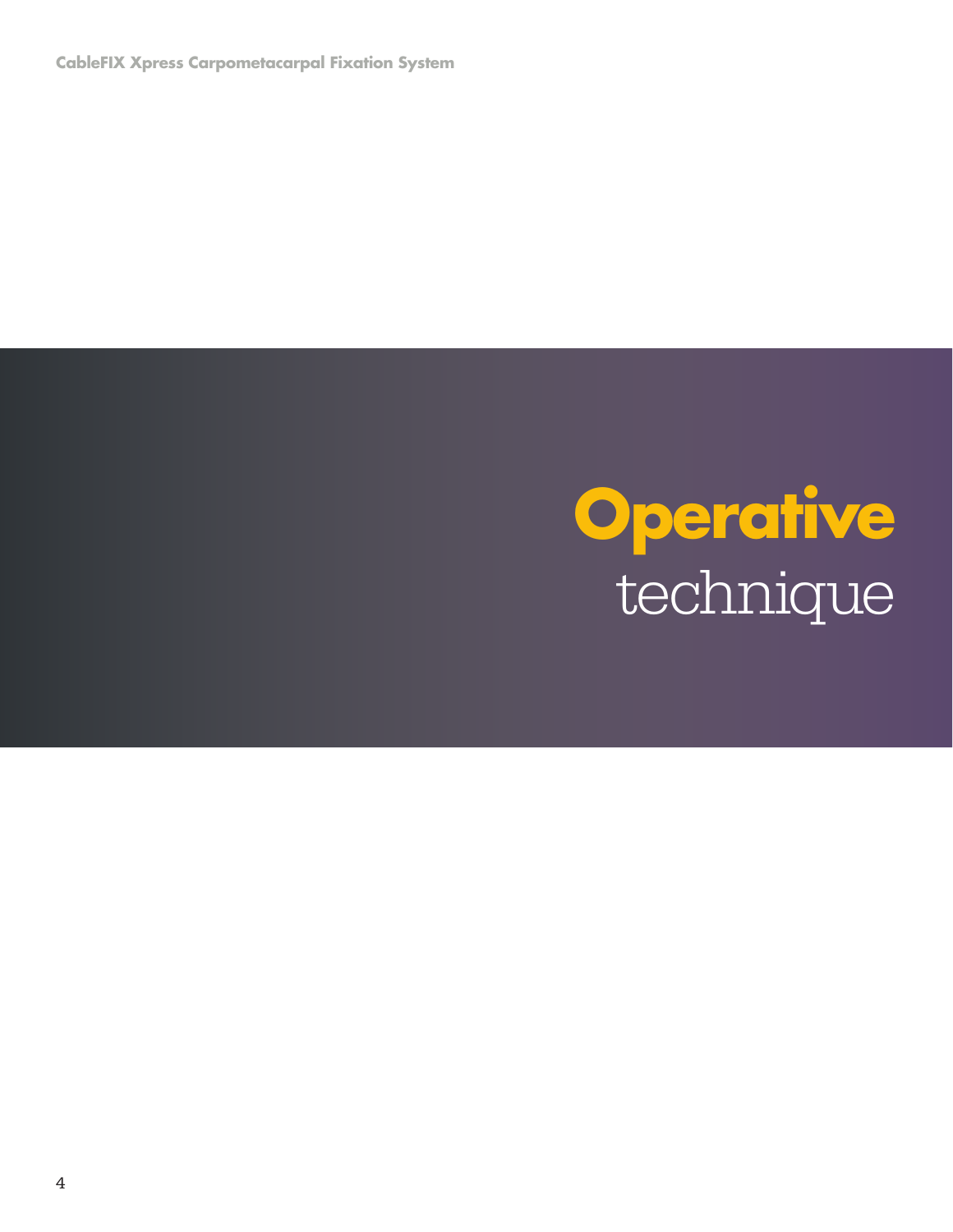## Operative technique **Ulnar knot technique**

#### **Step 1:**

Make a 1cm incision over the dorsal-ulnar metaphysis of the proximal 2nd metacarpal. Retract the extensor tendons and use blunt dissection to expose the dorsalulnar cortex of the 2nd metacarpal.

It is highly recommended that the supplied 1.3mm k-wire is advanced from the dorsal-ulnar aspect of the 2nd metacarpal in an ulnar to radial direction. This facilitates a central placement of the k-wire within the 2nd metacarpal. The ideal exit point of the 1st metacarpal is 5 to 10mm distal from the basal joint surface, just volar to the radial ridge. This will ensure that the 2-hole round plate will be well covered by the thenar musculature. In the sagittal plane, the k-wire should be centrally placed within both metacarpals.



```
Fig. 1
```
Via fluoroscopy, confirm k-wire placement intra-operatively in both AP and lateral planes leaving the k-wire in position.

Make a 1cm incision at the exit point of the k-wire. Use blunt dissection to expose the radial cortex of the 1st metacarpal.

#### **Optional PTFE**

Optional: If the position of the k-wire or anatomy does not allow for drilling ulnar to radial, utilize the PTFE tube technique below.

Position the supplied 2.7mm cannulated drill bit over the k-wire and drill radial to ulnar, exiting the ulnar cortex of the 2nd metacarpal.

Withdraw the drill bit from the 1st metacarpal cortex side leaving the k-wire in position.

With the k-wire in position, advance the PTFE tube over the k-wire through the 1st and 2nd metacarpals. Remove k-wire leaving the PTFE tube in position within both metacarpals.



Fig. 1B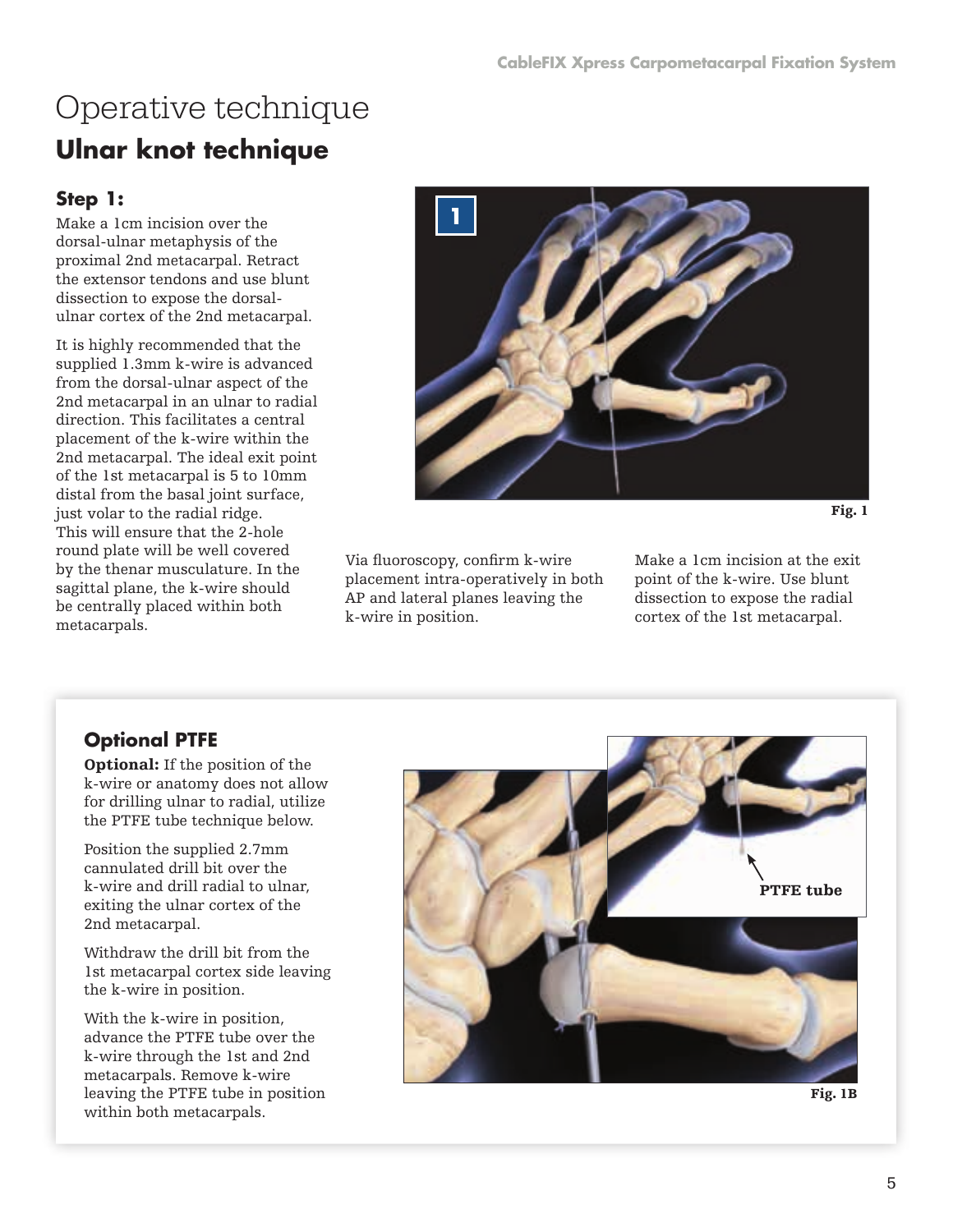#### **Step 2:**

Position the supplied 2.7mm cannulated drill bit over the k-wire and drill ulnar to radial, exiting the radial cortex of the 1st metacarpal. Do not remove the drill bit.

With the cannulated drill bit still in position, remove the k-wire.



Fig. 2

#### **Step 3:**

Insert guide wire of implant assembly into the radial end of the cannulated drill bit or optional PTFE tube and advance ulnarly. Withdraw the drill bit from the 2nd metacarpal cortex. This will position the guide wire of the implant assembly, on the ulnar side of the 2nd metacarpal.



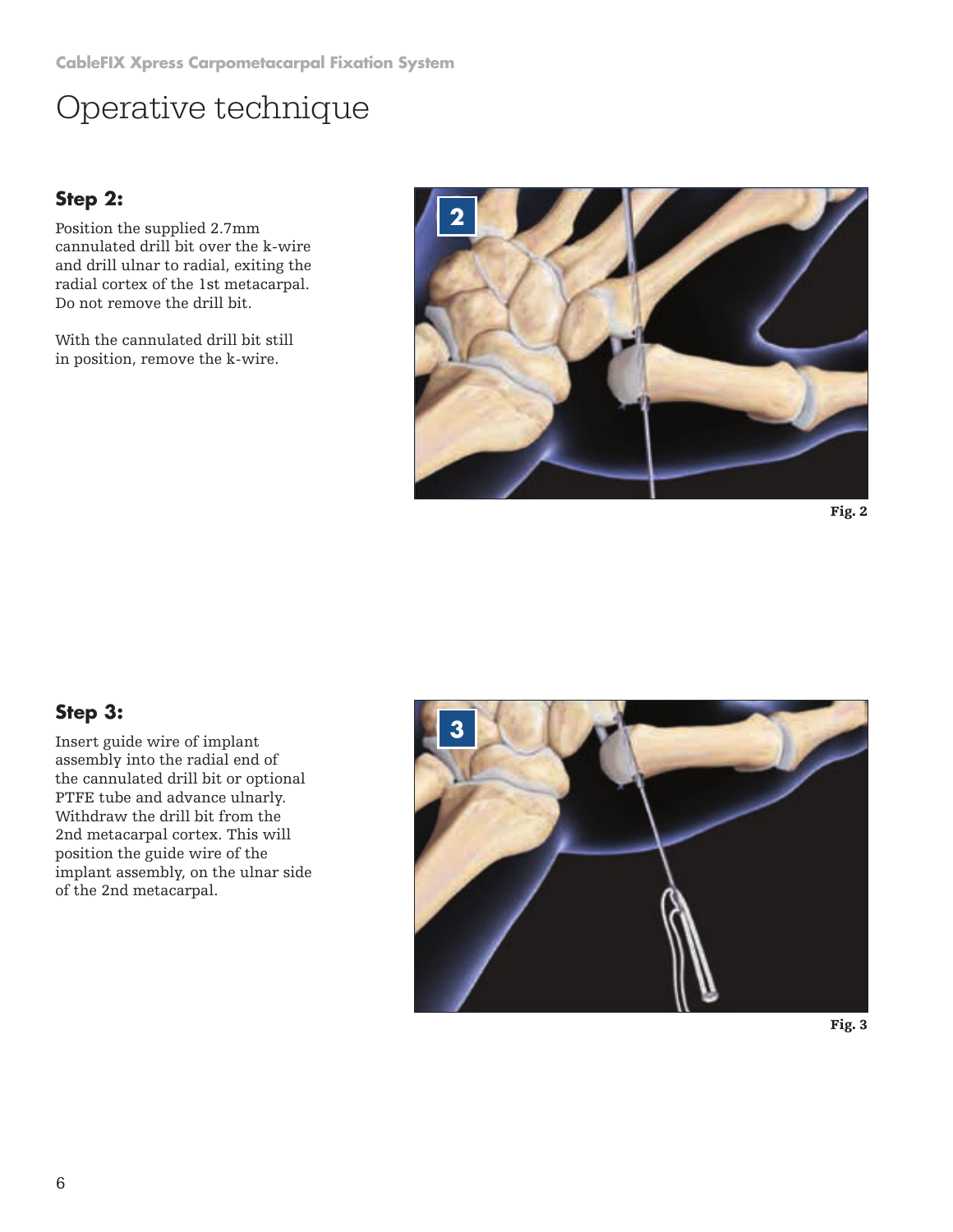#### **Step 4:**

Gently pull the guide wire implant assembly ulnarly until the 2-hole round plate is seated firmly on the cortex of the 1st metacarpal and the guide wire implant assembly is completely withdrawn on the ulnar side of the 2nd metacarpal cortex.

Hold the oblong plate close to the guide wire with a hemostat, then bend the guide wire and detach from the oblong plate. Dispose of the guide wire.

Confirm that the 2-hole round plate is seated firmly against the 1st metacarpal cortex and deep to the thenar musculature.



Fig. 4

#### **Step 5:**

Reduce the 1st metacarpal subluxation to the desired position in relation to the 2nd metacarpal and have assistant hold reduction.

Gradually begin tensioning both strands of suture until the oblong plate is seated firmly against the cortex of the 2nd metacarpal and does not impinge the extensor tendons.



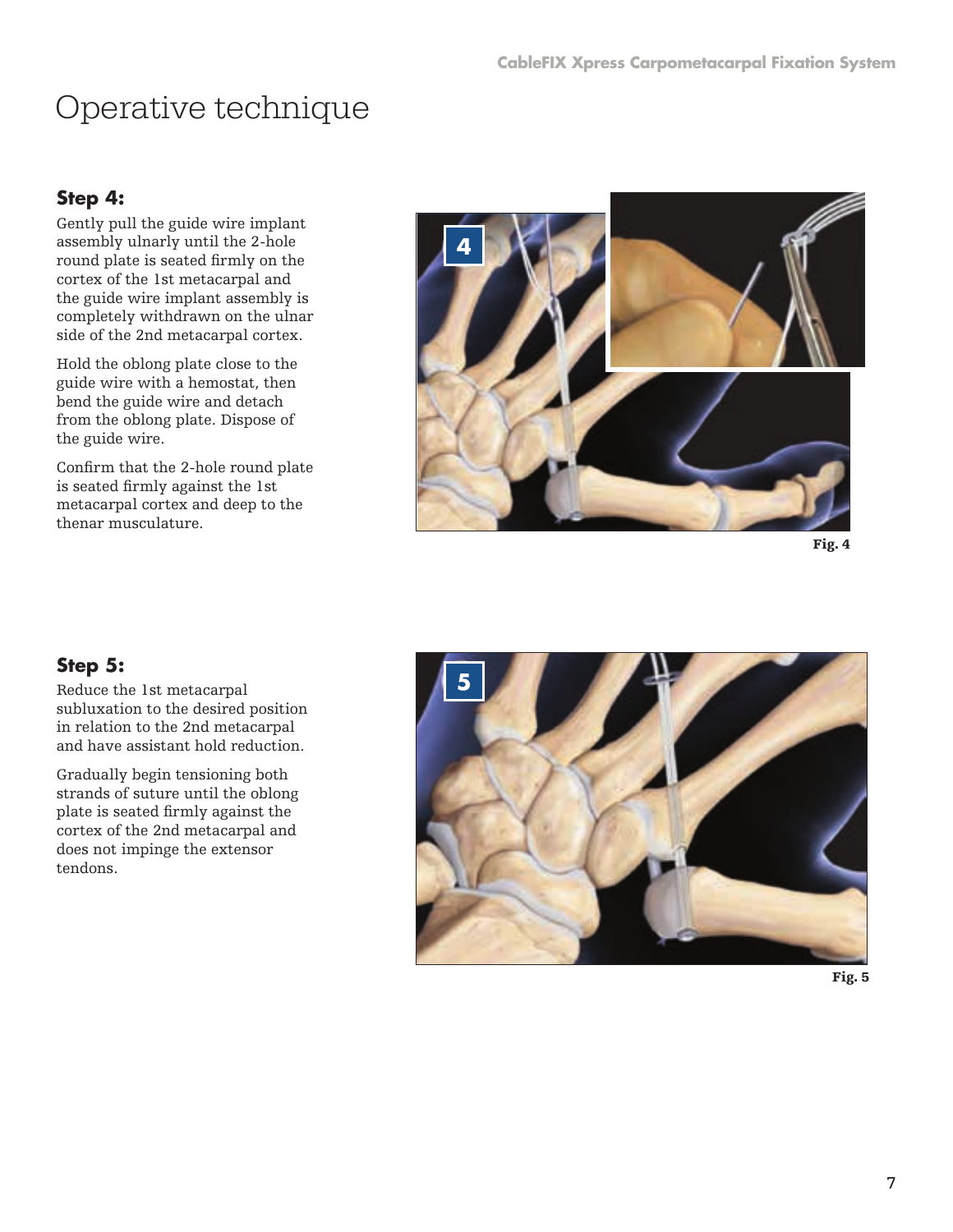**CableFIX Xpress Carpometacarpal Fixation System**

## Operative technique

#### **Step 6:**

Under tension, secure 4 surgeon knots over the 2nd metacarpal 2-hole oblong bone plate. Trim the suture in a standard manner.

Close the surgical sites.



Fig. 6

#### **Post operative management**

Remove the dressing, splint, and sutures at 1 week to 10 days post-op.

Fabricate a thumb spica splint holding the thumb in a slightly abducted position.

Discontinue splint at 4 weeks and begin controlled thumb motion and gentle strengthening exercises.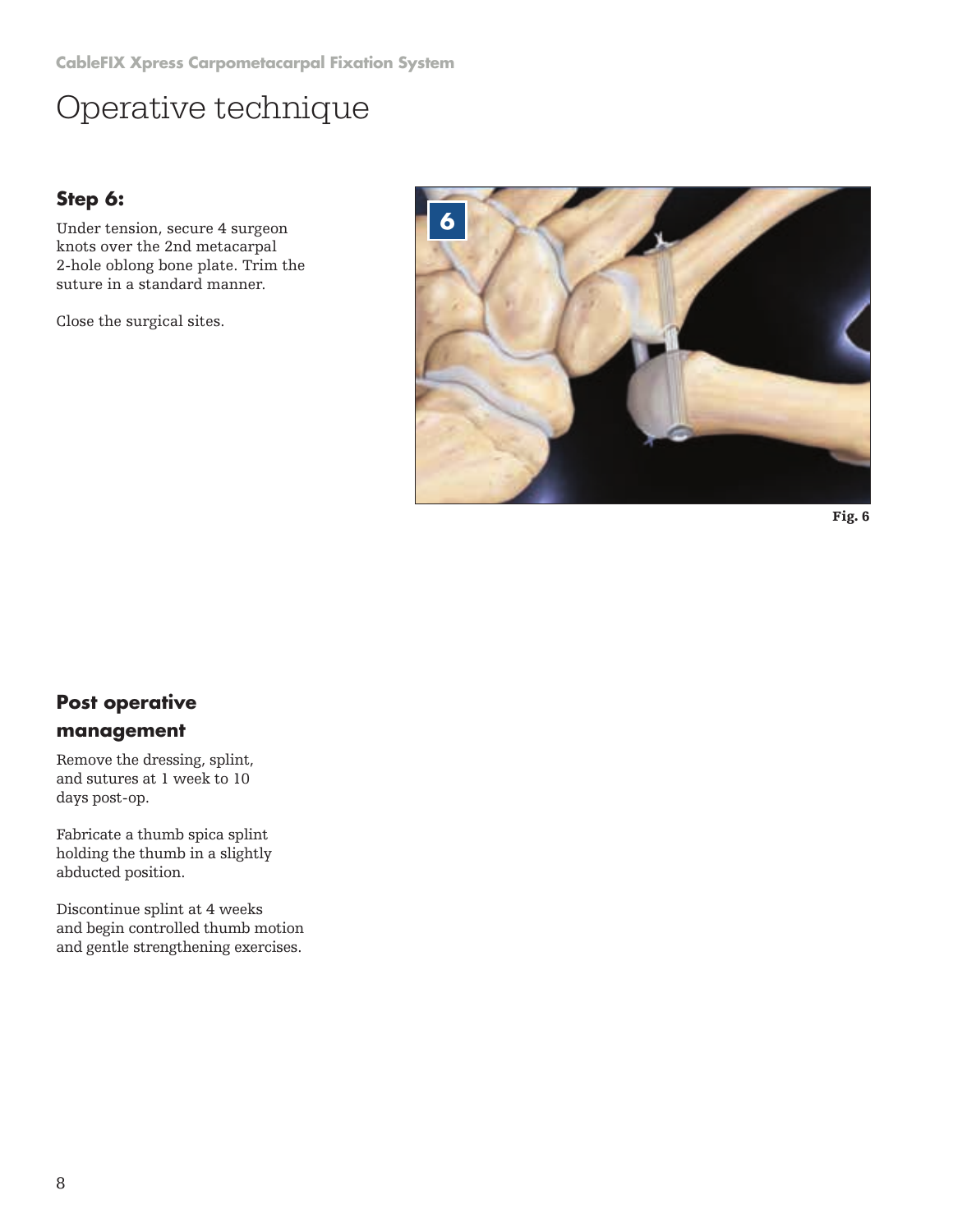## Operative technique **Radial knot technique**

#### **Step 1:**

Make a 1cm incision over the dorsal-ulnar metaphysis of the proximal 2nd metacarpal . Retract the extensor tendons and use blunt dissection to expose the dorsalulnar cortex of the 2nd metacarpal .

It is highly recommended that the supplied 1 .3mm k-wire is advanced from the dorsal-ulnar aspect of the 2nd metacarpal in an ulnar to radial direction . This facilitates a central placement of the k-wire within the 2nd metacarpal . The ideal exit point of the 1st metacarpal is 5 to 10mm distal from the basal joint surface, just volar to the radial ridge . This will ensure that the 2-hole oblong plate will be well covered by the thenar musculature . In the sagittal plane, the k-wire should be centrally placed within both metacarpals .

Via fluoroscopy, confirm k-wire placement intra-operatively in both AP and lateral planes leaving the k-wire in position .

Make a 1cm incision at the exit point of the k-wire . Use blunt dissection to expose the radial cortex of the 1st metacarpal .

#### **Step 2:**

Position the supplied 2 .7mm cannulated drill bit over the k-wire and drill radial to ulnar, exiting the ulnar cortex of the second metacarpal . Do not remove the drill bit .



Fig. 1



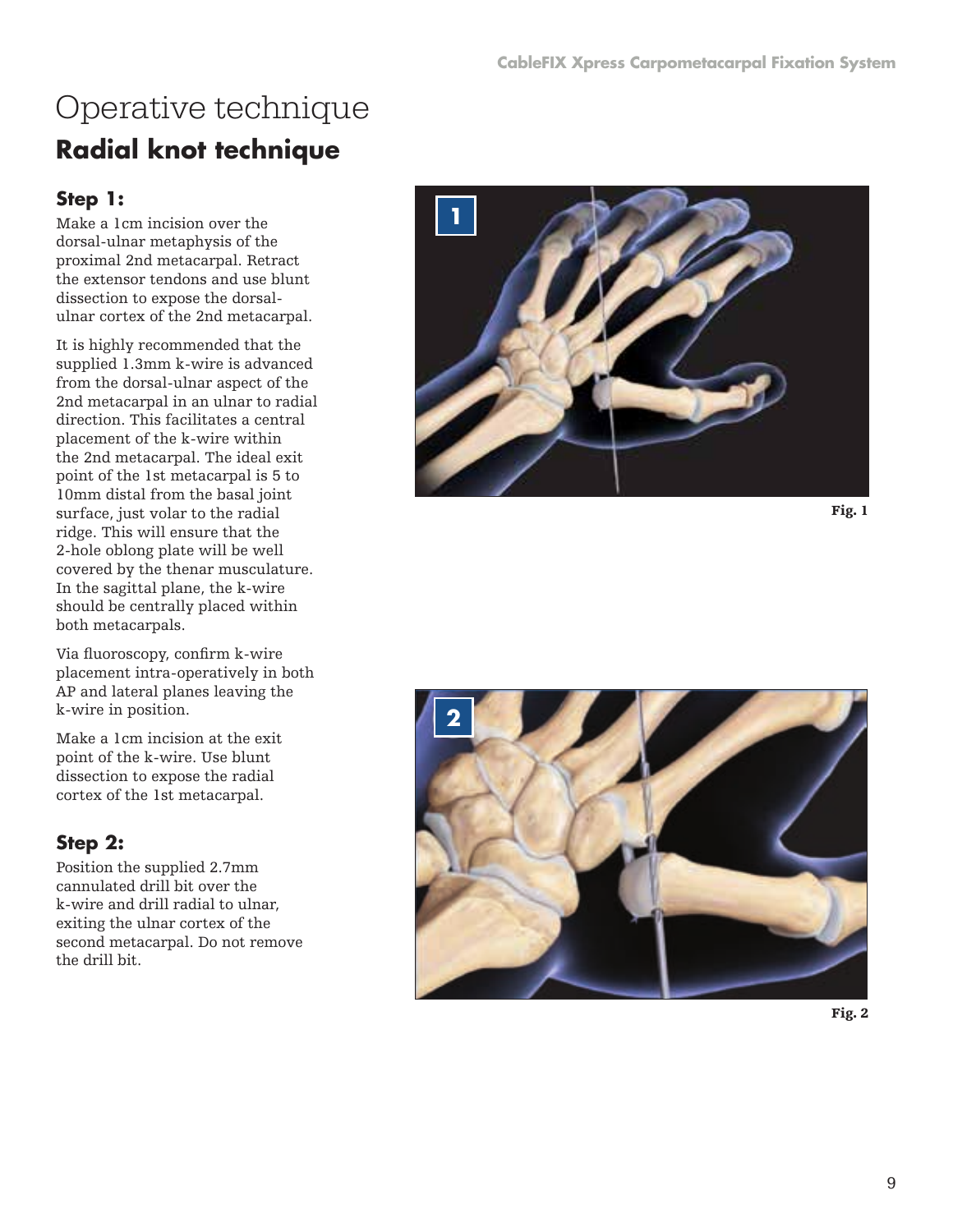#### **Step 3:**

With the cannulated drill bit still in position, remove the k-wire.



Fig. 3

#### **Step 4:**

Insert guide wire of implant assembly into the ulnar end of the cannulated drill bit and advance radially. Withdraw the drill bit from the 1st metacarpal cortex. This will position the guide wire of the implant assembly on the radial side of the 1st metacarpal.



![](_page_9_Figure_9.jpeg)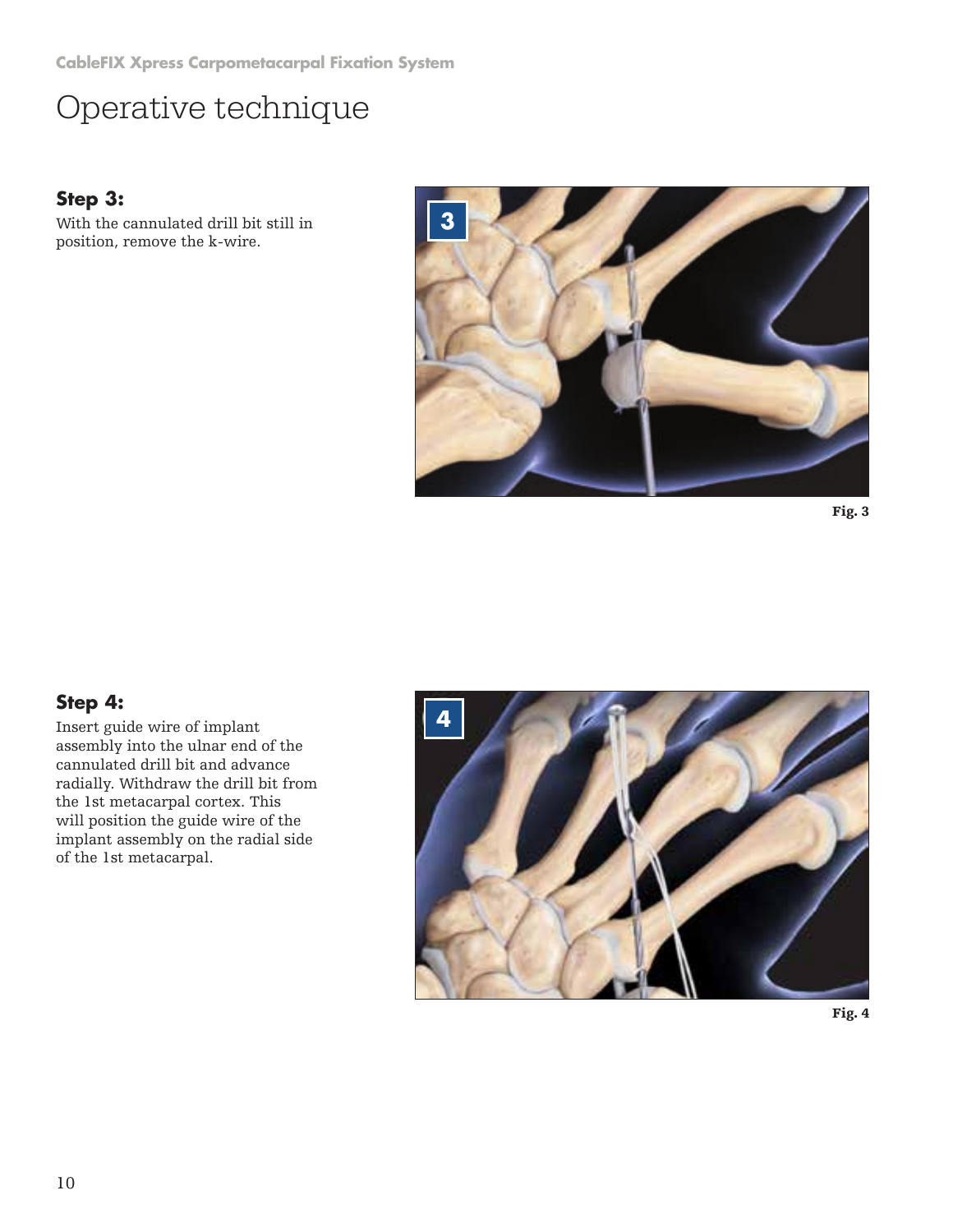#### **Step 5:**

Gently pull the guide wire implant assembly radially until the 2-hole round plate is seated firmly on the cortex of the 2nd metacarpal and the guide wire implant assembly is completely withdrawn on the radial side of 1st metacarpal cortex.

Hold the oblong plate close to the guide wire with a hemostat, then bend the guide wire and detach from the oblong plate. Dispose of the guide wire.

Confirm that the 2-hole round plate is seated firmly on the 2nd metacarpal cortex and does not impinge the extensor tendons.

![](_page_10_Picture_6.jpeg)

Fig. 5

#### **Step 6:**

Reduce the 1st metacarpal subluxation to the desired position in relation to the 2nd metacarpal and have assistant hold reduction.

Gradually begin tensioning both strands of suture until the oblong plate is seated firmly against the cortex of the 1st metacarpal deep to the thenar musculature.

![](_page_10_Picture_11.jpeg)

Fig. 6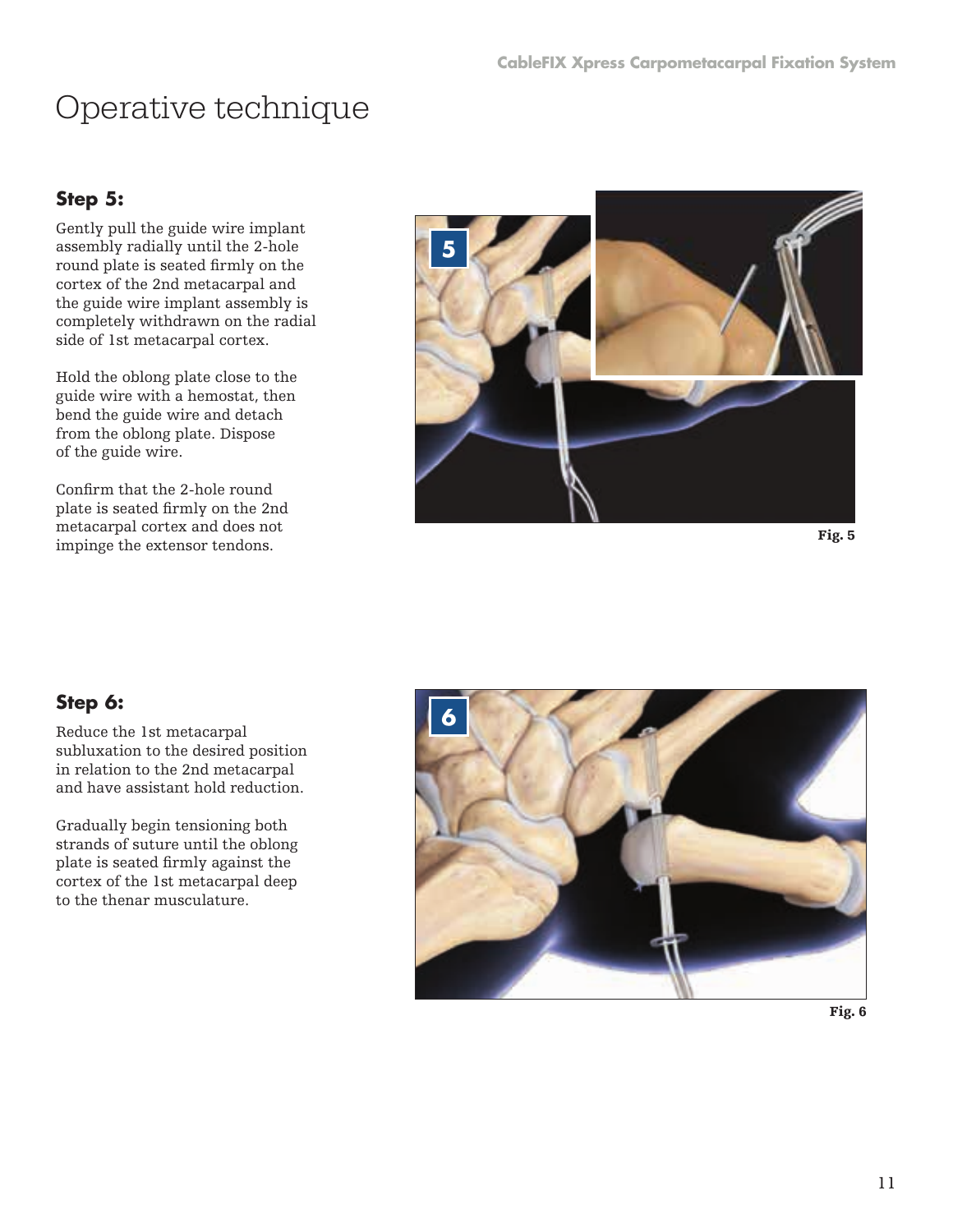**CableFIX Xpress Carpometacarpal Fixation System**

## Operative technique

#### **Step 7:**

Under tension, secure 4 surgeon knots over the 1st metacarpal 2-hole oblong bone plate. Trim the suture in a standard manner.

Close the surgical sites.

![](_page_11_Picture_5.jpeg)

![](_page_11_Figure_6.jpeg)

#### **Post operative management**

Remove the dressing, splint, and sutures at 1 week to 10 days post-op.

Fabricate a thumb spica splint holding the thumb in a slightly abducted position.

Discontinue splint at 4 weeks and begin controlled thumb motion and gentle strengthening exercises.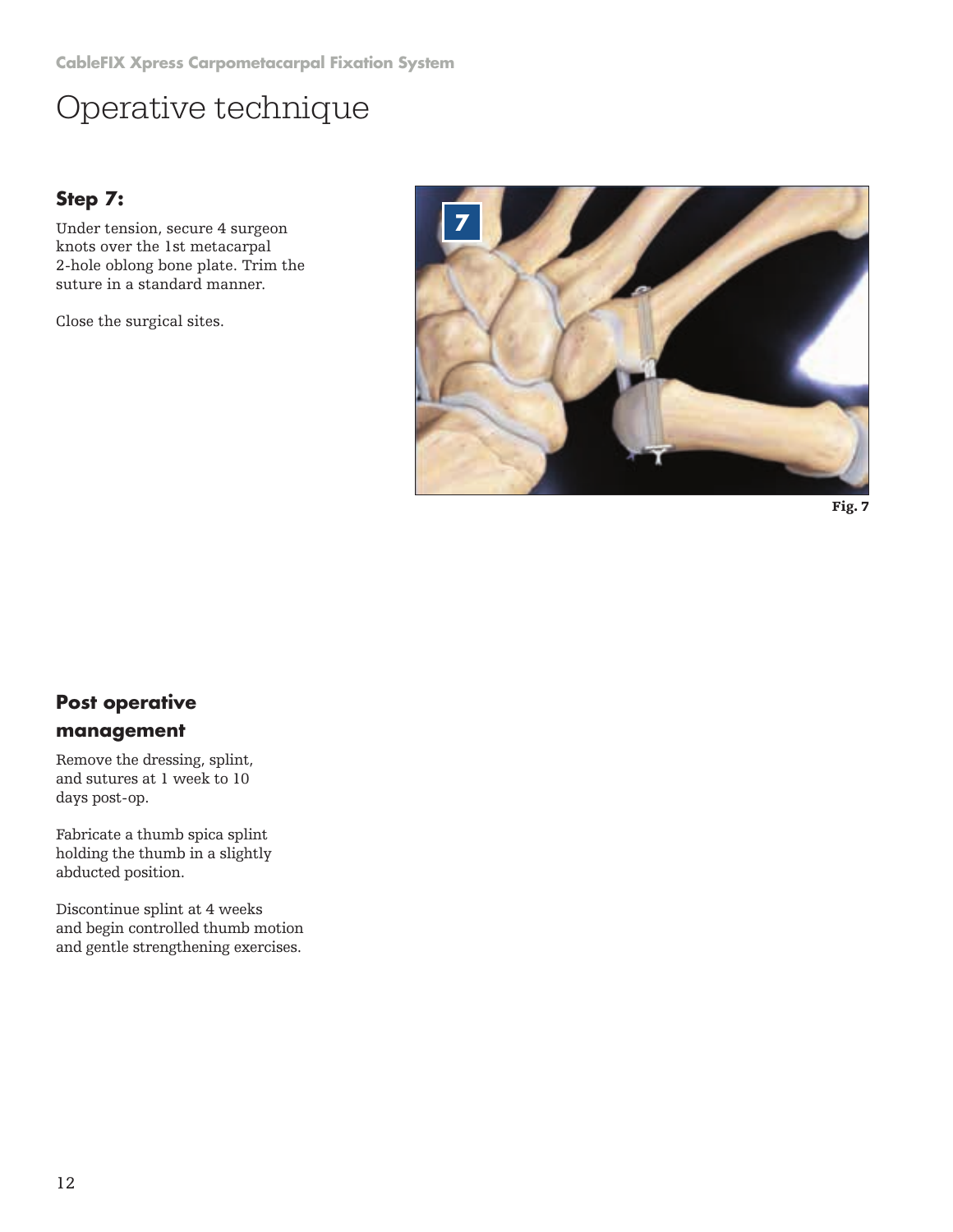| Notes: |  |
|--------|--|
|        |  |
|        |  |
|        |  |
|        |  |
|        |  |
|        |  |
|        |  |
|        |  |
|        |  |
|        |  |
|        |  |
|        |  |
|        |  |
|        |  |
|        |  |
|        |  |
|        |  |
|        |  |
|        |  |
|        |  |
|        |  |
|        |  |
|        |  |
|        |  |
|        |  |
|        |  |
|        |  |
|        |  |
|        |  |
|        |  |
|        |  |
|        |  |
|        |  |
|        |  |
|        |  |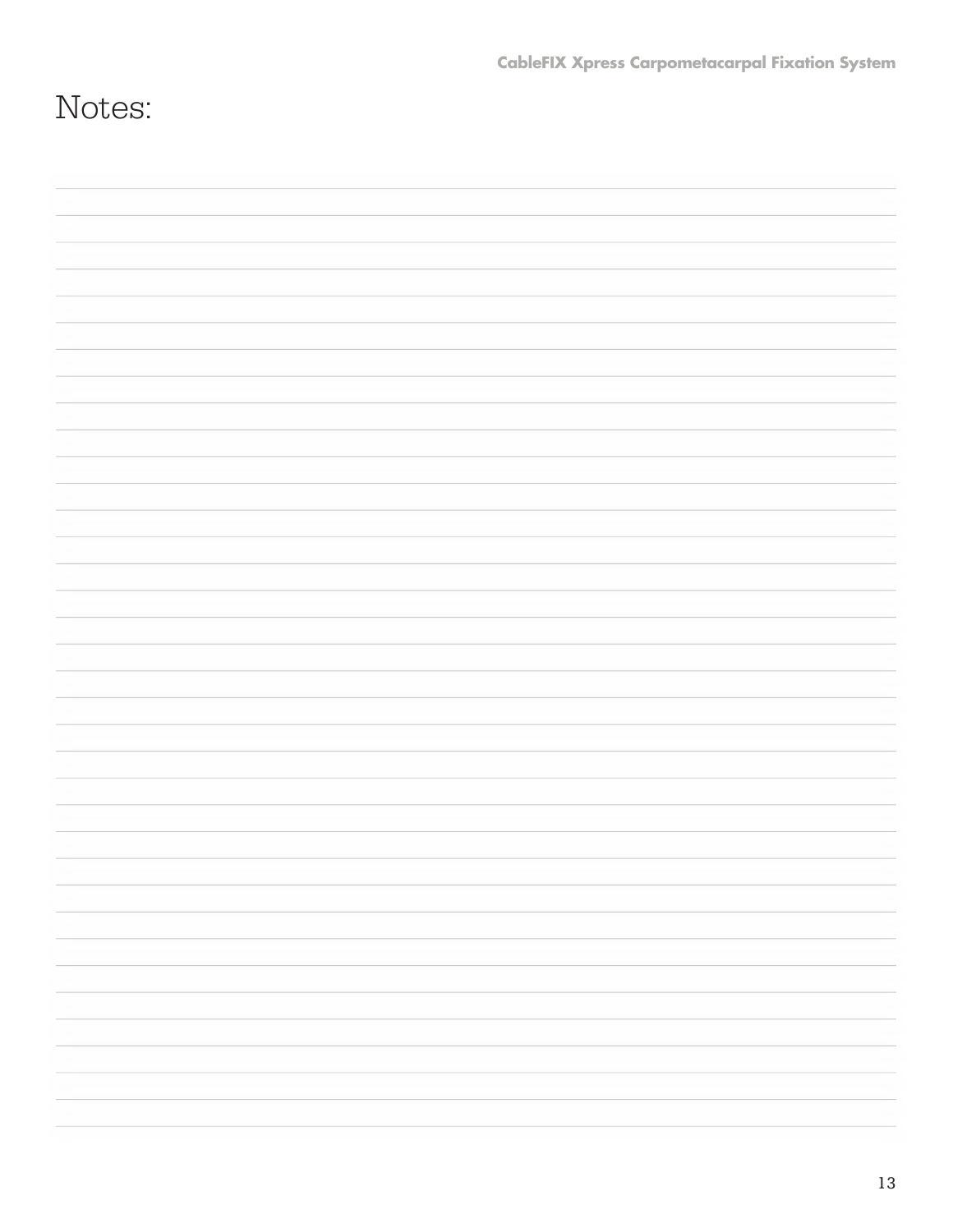## Notes: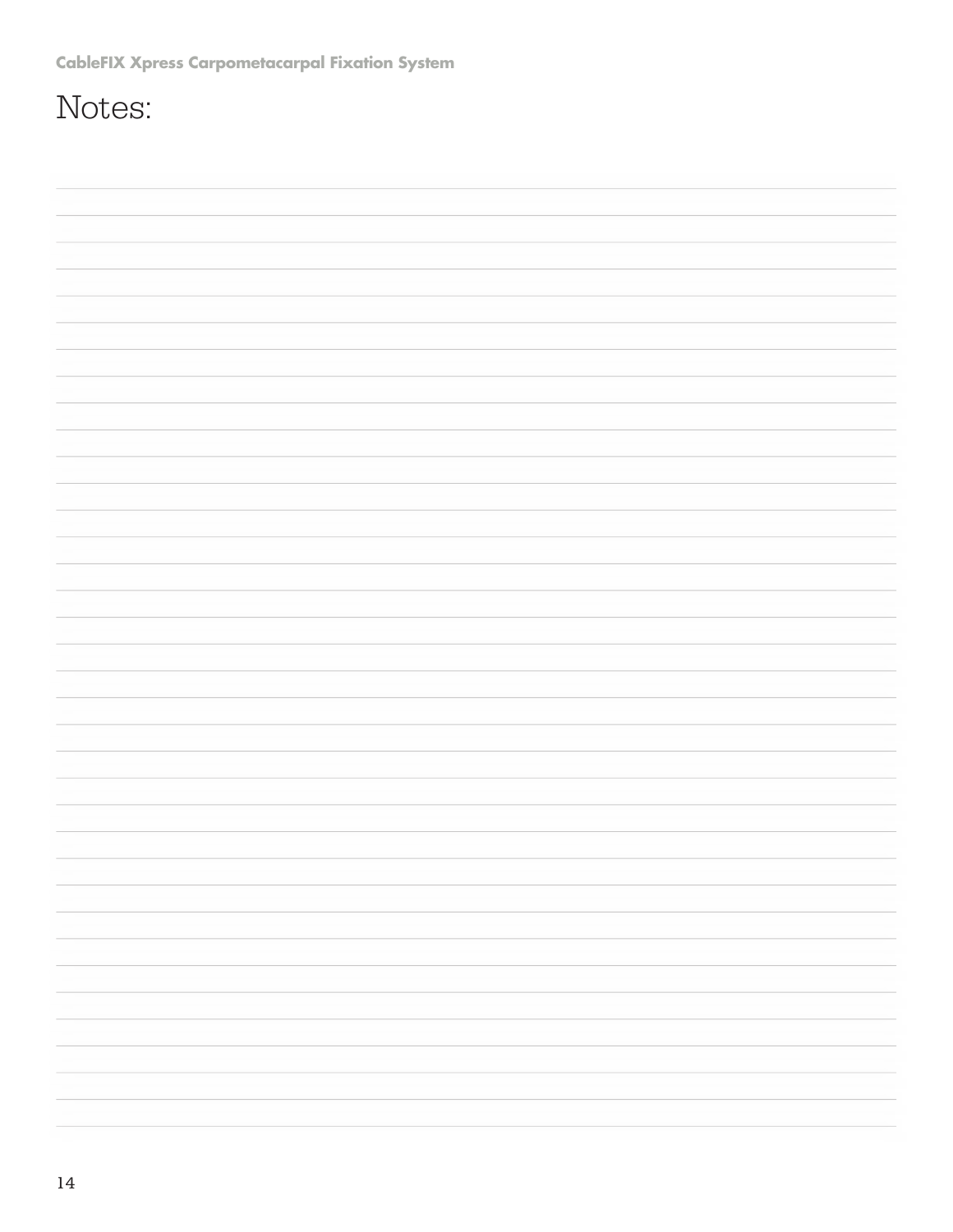| Notes: |  |
|--------|--|
|        |  |
|        |  |
|        |  |
|        |  |
|        |  |
|        |  |
|        |  |
|        |  |
|        |  |
|        |  |
|        |  |
|        |  |
|        |  |
|        |  |
|        |  |
|        |  |
|        |  |
|        |  |
|        |  |
|        |  |
|        |  |
|        |  |
|        |  |
|        |  |
|        |  |
|        |  |
|        |  |
|        |  |
|        |  |
|        |  |
|        |  |